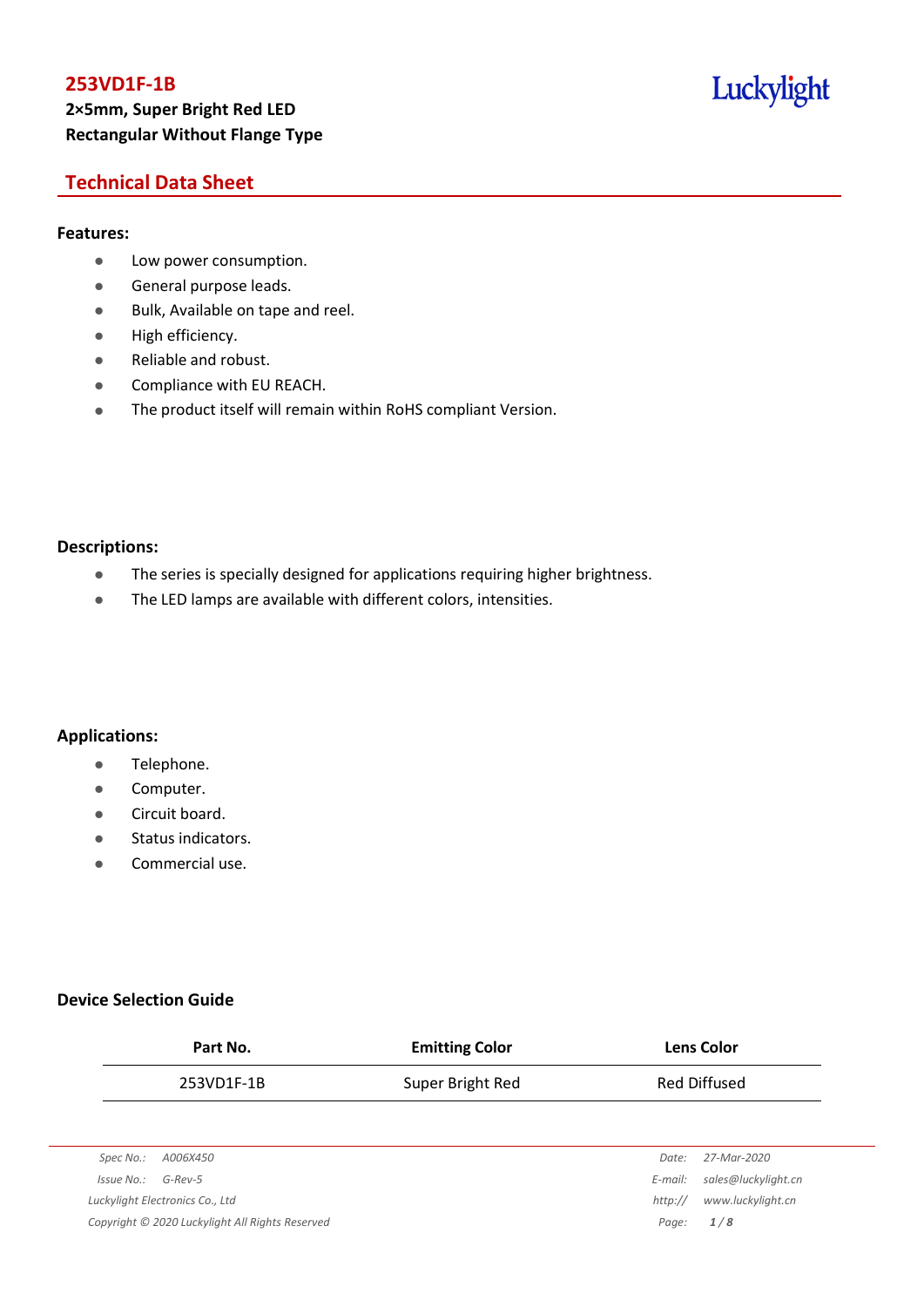**2×5mm, Super Bright Red LED Rectangular Without Flange Type**

## **Technical Data Sheet**

**Package Dimension:**



#### *Notes:*

*1. All dimensions are in millimeters (inches).*

*2. Tolerance is ± 0.25 mm (.010″) unless otherwise noted.*

*3. Protruded resin under flange is 1.00mm (.039″) max.*

|                      | Spec No.: A006X450                              | Date:       | 27-Mar-2020               |
|----------------------|-------------------------------------------------|-------------|---------------------------|
| $Issue No.: G-Rev-5$ |                                                 | E-mail:     | sales@luckylight.cn       |
|                      | Luckylight Electronics Co., Ltd                 |             | http:// www.luckylight.cn |
|                      | Copyright © 2020 Luckylight All Rights Reserved | Page: $2/8$ |                           |
|                      |                                                 |             |                           |

# Luckylight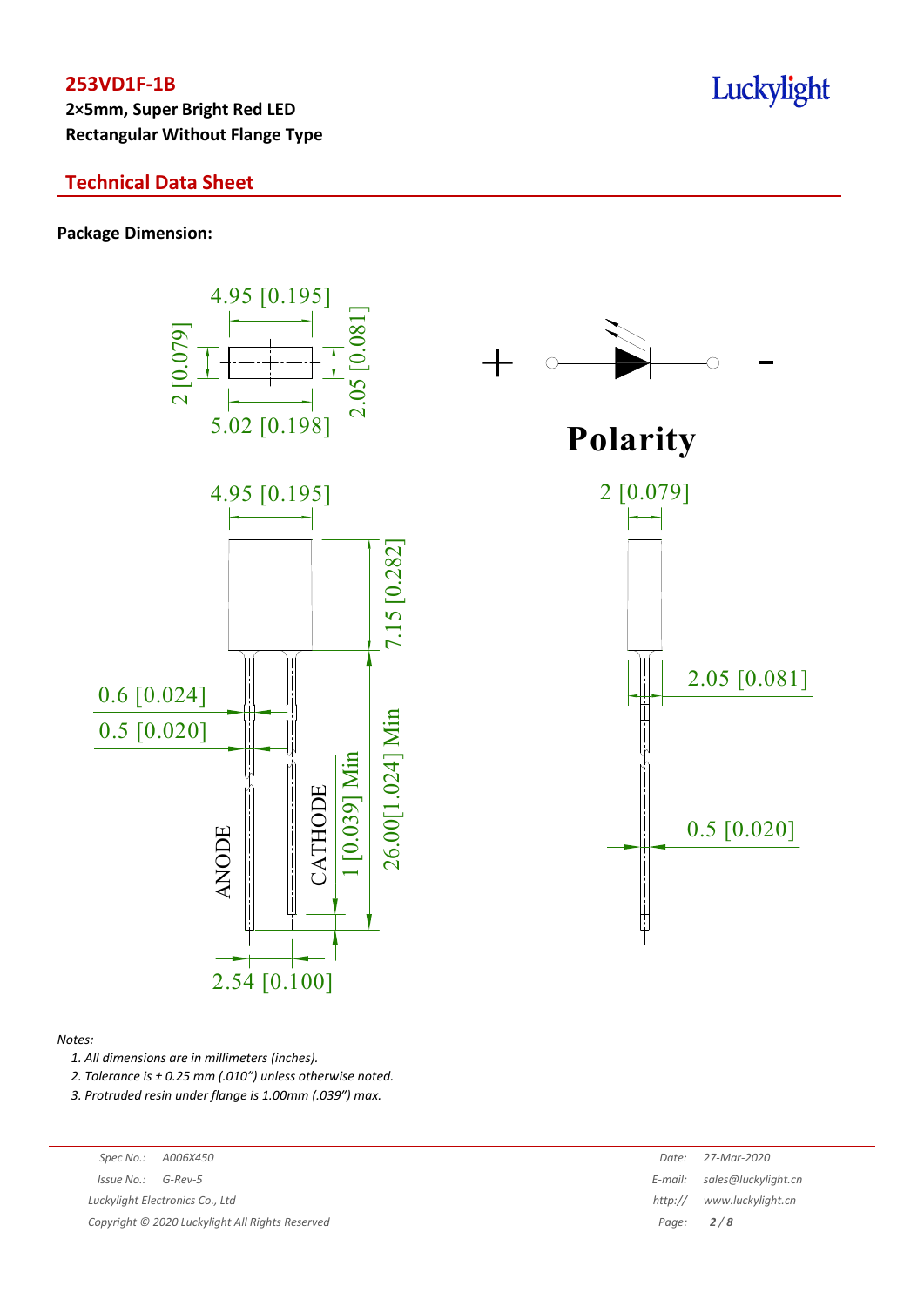# **253VD1F-1B 2×5mm, Super Bright Red LED Rectangular Without Flange Type**

# Luckylight

## **Technical Data Sheet**

### **Absolute Maximum Ratings at Ta=25**℃

| <b>Parameters</b>                  | Symbol                       | Max.                                 | Unit |
|------------------------------------|------------------------------|--------------------------------------|------|
| Power Dissipation                  | $P_{d}$                      | 60                                   | mW   |
| Peak Forward Current (a)           | <b>I</b> <sub>FP</sub>       | 100                                  | mA   |
| DC Forward Current (b)             | ΙF                           | 25                                   | mA   |
| Reverse Voltage                    | $V_{R}$                      | 5                                    | v    |
| <b>Operating Temperature Range</b> | ${\mathsf T}_{\textsf{opr}}$ | -40 $^{\circ}$ C to +80 $^{\circ}$ C |      |
| Storage Temperature Range          | $T_{\text{stg}}$             | -40 $^{\circ}$ C to +85 $^{\circ}$ C |      |
| <b>Soldering Temperature</b>       | $\mathsf{T}_{\mathsf{sld}}$  | 260℃ for 5 Seconds                   |      |

#### *Notes:*

*a. Derate linearly as shown in derating curve.*

*b. Duty Factor = 10%, Frequency = 1 kHz.*

#### **Electrical Optical Characteristics at Ta=25**℃

| <b>Parameters</b>                  | Symbol          | Min. | Typ. | Max. | Unit | <b>Test Condition</b> |
|------------------------------------|-----------------|------|------|------|------|-----------------------|
| Luminous Intensity (a)             | ١v              | 70   | 120  | ---  | mcd  | $IF = 20mA$           |
| Viewing Angle (b)                  | $2\theta_{1/2}$ |      | 130  | ---  | deg. | $IF = 20mA$           |
| Peak Emission Wavelength           | λp              | ---  | 632  | ---  | nm   | $IF = 20mA$           |
| Dominant Wavelength <sup>(c)</sup> | λd              | ---  | 624  | ---  | nm   | $IF = 20mA$           |
| Spectral Line Half-Width           | Λλ              |      | 20   | ---  | nm   | $IF = 20mA$           |
| Forward Voltage                    | VF              | 1.6  | 2.0  | 2.4  | ٧    | $IF = 20mA$           |
| <b>Reverse Current</b>             | IR              |      |      | 10   | μA   | $VR=5V$               |

*Notes:*

a. Luminous intensity is measured with a light sensor and filter combination that approximates the CIE eye-response curve. The Iv guarantee *must be included with ±15% testing tolerance.*

*b. 2θ1/2 is the o-axis angle where the luminous intensity is 1⁄2 the peak intensity.*

c. The dominant wavelength ( $\lambda$ d) is derived from the CIE chromaticity diagram and represents the single wavelength which defines the color *of the device.*

*Spec No.: A006X450 Date: 27-Mar-2020*

*Issue No.: G-Rev-5 E-mail: sales@luckylight.cn Luckylight Electronics Co., Ltd http:// www.luckylight.cn Copyright © 2020 Luckylight All Rights Reserved Page: 3 / 8*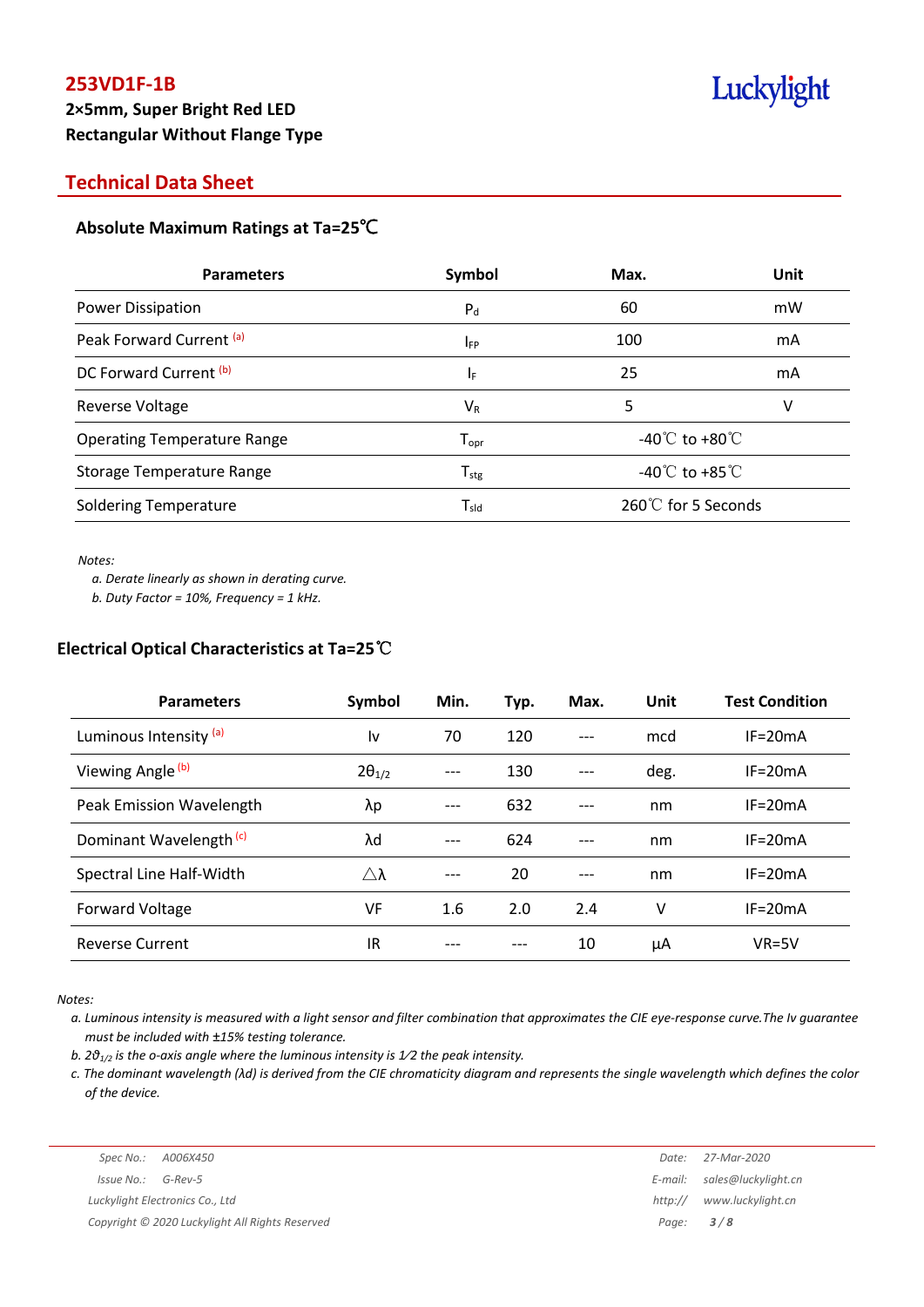# Luckylight

# **Technical Data Sheet**

# **Typical Electrical / Optical Characteristics Curves (25**℃ **Ambient Temperature Unless Otherwise Noted)**





Luminous Intensity & Forward Current





*Spec No.: A006X450 Date: 27-Mar-2020 Issue No.: G-Rev-5 E-mail: sales@luckylight.cn Luckylight Electronics Co., Ltd http:// www.luckylight.cn*

*Copyright © 2020 Luckylight All Rights Reserved Page: 4 / 8*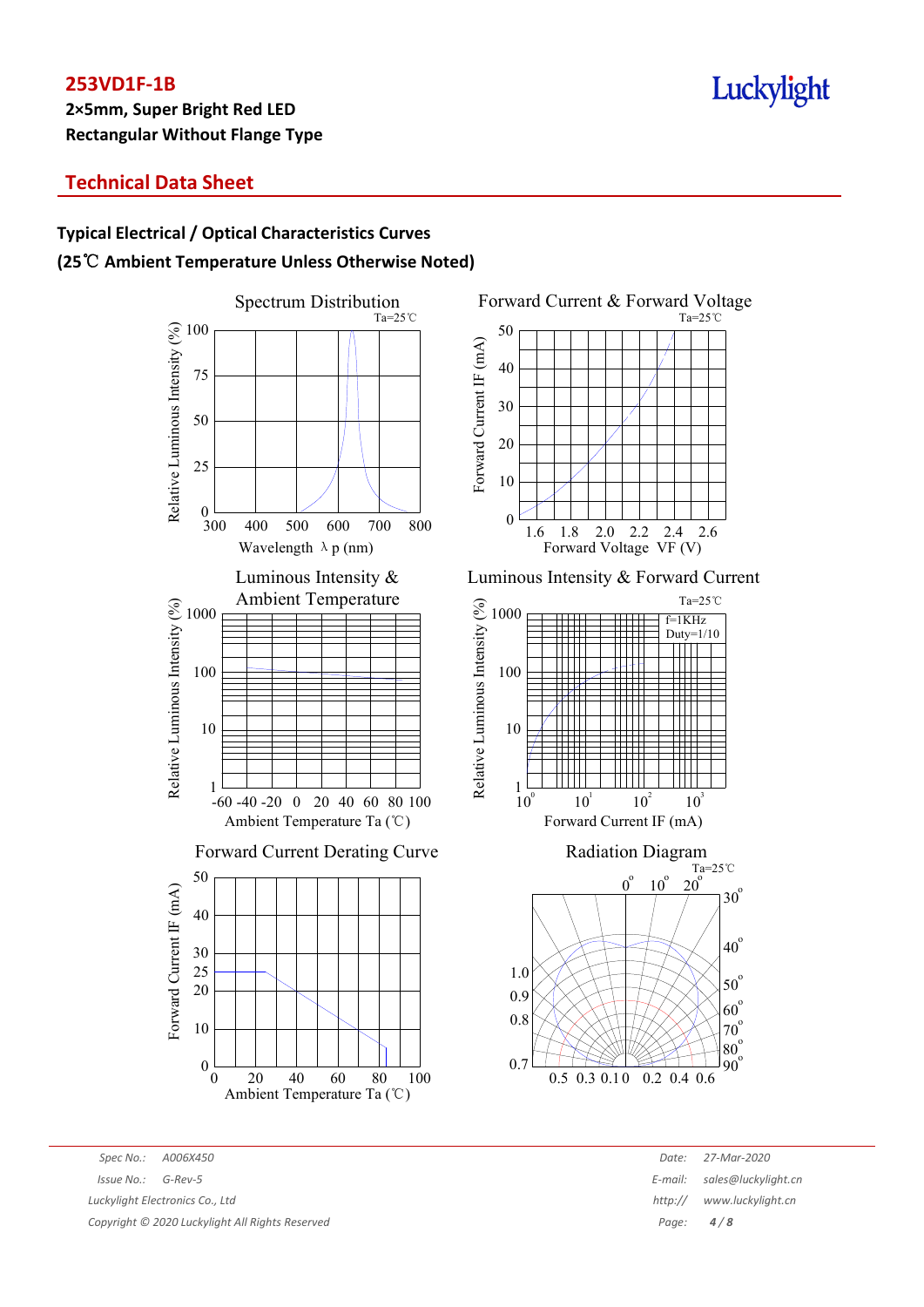# Luckylight

# **Technical Data Sheet**

## **Packing & Label Specifications:**



Packing Quantity:

- a. 1000 PCS/bag.
- b. 10000 PCS/Inner Box.
- c. 6 Inner Boxes/Outside Box.

| Spec No.: A006X450                              | Date:   | 27-Mar-2020                 |
|-------------------------------------------------|---------|-----------------------------|
| $Issue No.: G-Rev-5$                            |         | E-mail: sales@luckylight.cn |
| Luckylight Electronics Co., Ltd                 | http:// | www.luckylight.cn           |
| Copyright © 2020 Luckylight All Rights Reserved |         | Page: $5/8$                 |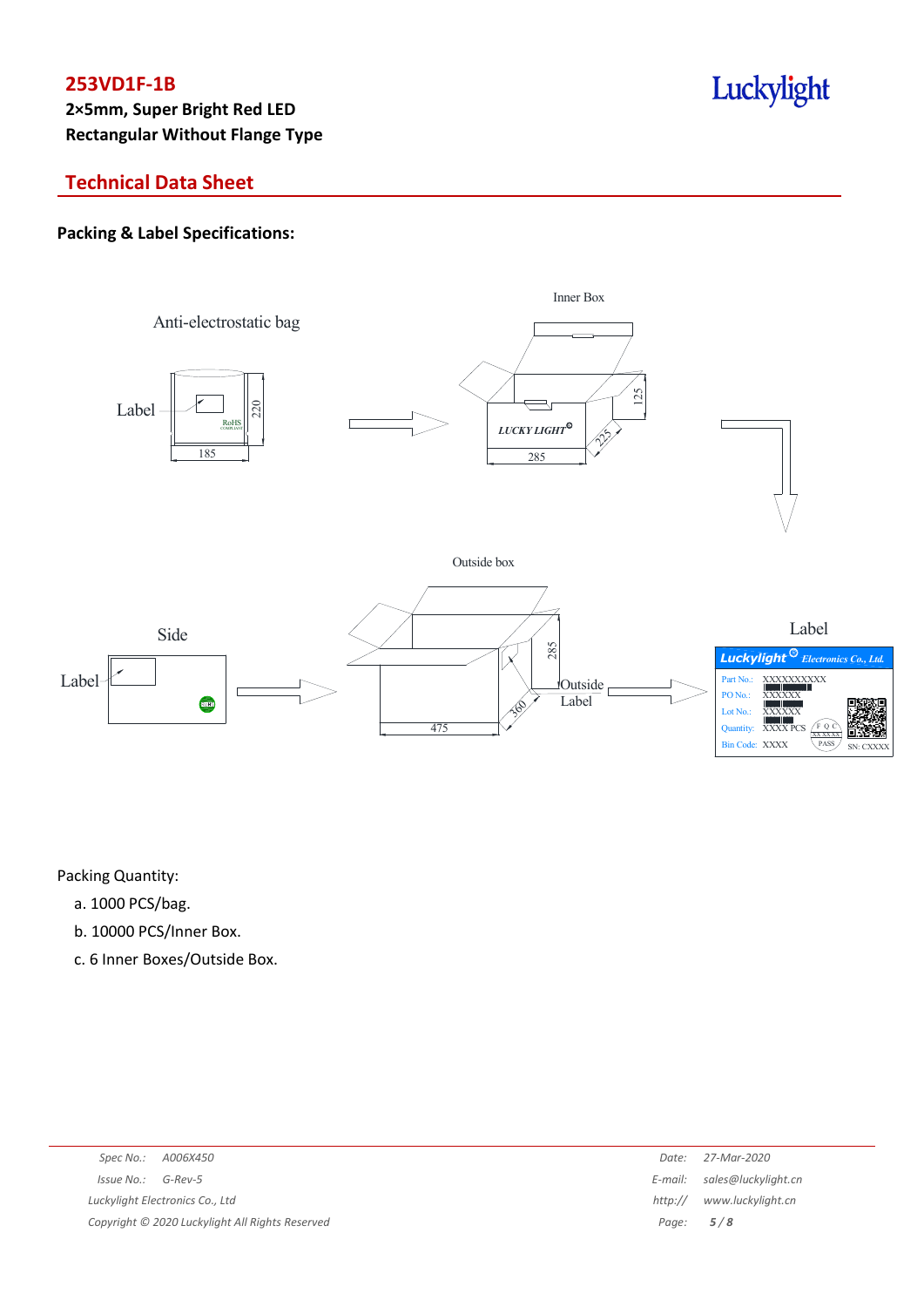# **Technical Data Sheet**

## **CAUTIONS**

## 1. **Over-current-proof**

Customer must apply resistors for protection, otherwise slight voltage shift will cause big current change (Burn out will happen).

### 2. **Storage**

- 2.1 The LEDs should be stored at 30°C or less and 70%RH or less after being shipped from Luckylight and the storage life limits are 3 months. If the LEDs are stored for 3 months or more, they can be stored for a year in a sealed container with a nitrogen atmosphere and moisture absorbent material.
- 2.2 Please avoid rapid transitions in ambient temperature, especially, in high humidity environments where condensation can occur.

### 3. **Cleaning**

Use alcohol-based cleaning solvents such as isopropyl alcohol to clean the LEDs if necessary.

### 4. **Lead Forming & Assembly**

During lead forming, the leads should be bent at a point at least 1.6mm from the base of LED lens. Do not use the base of the lead frame as a fulcrum during forming. Lead forming must be done before soldering, at normal temperature. During assembly on PCB, use minimum clinch force possible to avoid excessive mechanical stress.

### 5. **Soldering**

When soldering, for Lamp without stopper type and must be leave a minimum of 3mm clearance from the base of the lens to the soldering point. Do not apply any external stress to the lead frame during soldering while the LED is at high temperature.

### Recommended soldering conditions:

| <b>Soldering Iron</b> |                                     | <b>Wave Soldering</b>         |                                      |  |
|-----------------------|-------------------------------------|-------------------------------|--------------------------------------|--|
| Temperature           | $300^{\circ}$ C Max.<br>3 sec. Max. | Pre-heat<br>Pre-heat Time     | $100^{\circ}$ C Max.<br>60 sec. Max. |  |
| Soldering Time        | (one time only)                     | Solder Wave<br>Soldering Time | 260℃ Max.<br>5 sec. Max.             |  |

*Note:*

a. Excessive soldering temperature and / or time might result in deformation of the LED lens or catastrophic failure of the LED.

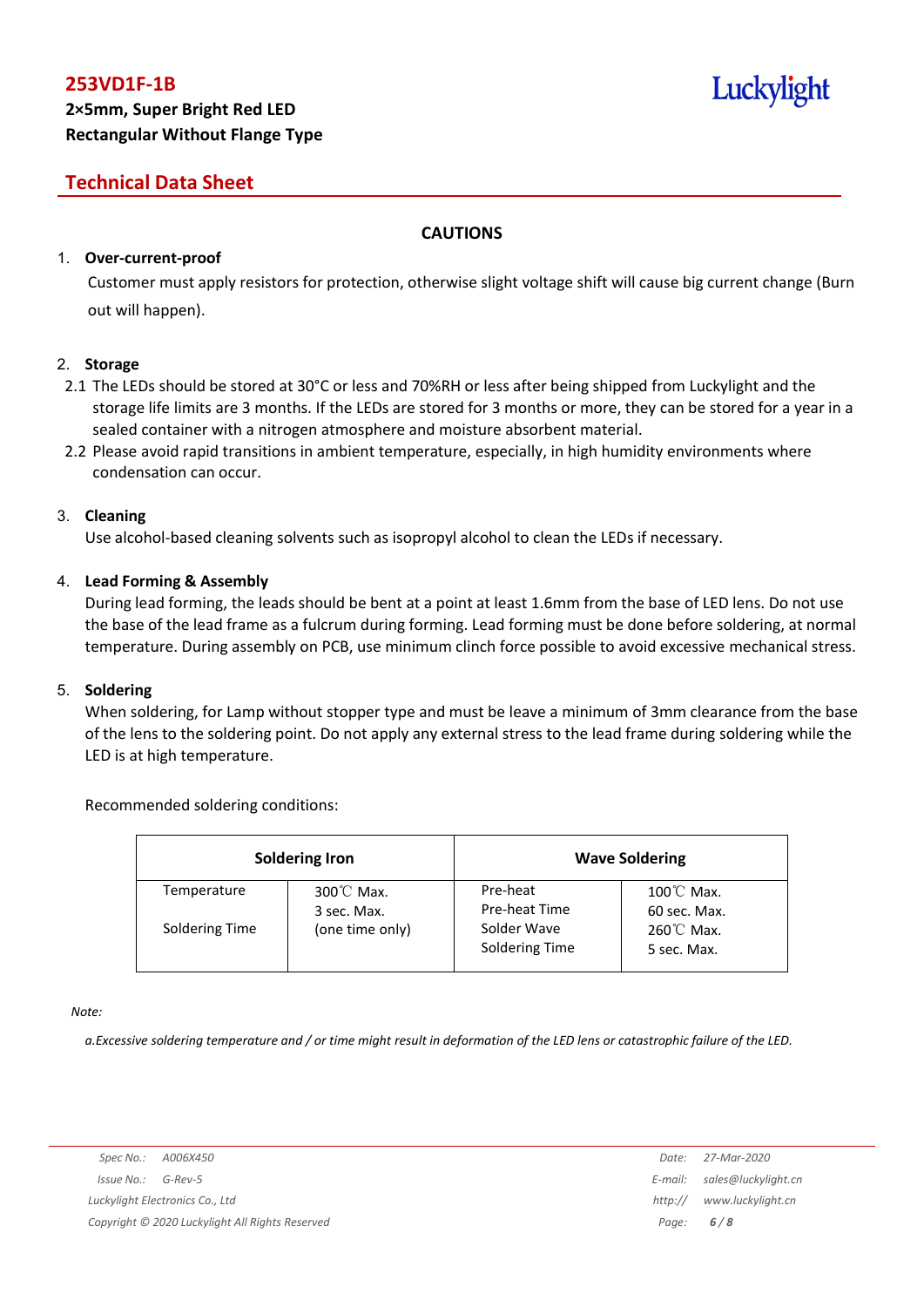# **2×5mm, Super Bright Red LED Rectangular Without Flange Type**

## **Technical Data Sheet**

Recommended Wave Soldering Profiles



#### *Notes:*

a. Recommend pre-heat temperature of 105° C or less (as measured with a thermocouple attached to the LED pins) prior to immersion in the *solder wave with a maximum solder bath temperature of 260° C.*

*b.Peak wave soldering temperature between 245° C ~ 255°C for 3 sec (5 sec max).*

*c.Do not apply stress to the epoxy resin while the temperature is above 85°C.*

*d.Fixtures should not incur stress on the component when mounting and during soldering process.*

*e.SAC 305 solder alloy is recommended.*

*f.No more than one wave soldering pass.*

#### 6. **Drive Method**

An LED is a current-operated device. In order to ensure intensity uniformity on multiple LEDs connected in parallel in an application, it is recommended that a current limiting resistor be incorporated in the drive circuit, in series with each LED as shown in Circuit A below.

**Circuit model A** 

**Circuit model B** 





(A) Recommended circuit

(B) The brightness of each LED might appear different due to the differences in the I-V characteristics of those LEDs.

| Spec No.: A006X450                              | Date:       | 27-Mar-2020         |
|-------------------------------------------------|-------------|---------------------|
| Issue No.:<br>G-Rev-5                           | E-mail:     | sales@luckylight.cn |
| Luckylight Electronics Co., Ltd                 | http://     | www.luckylight.cn   |
| Copyright © 2020 Luckylight All Rights Reserved | Page: $7/8$ |                     |

|                  | Date: 27-Mar-2020           |
|------------------|-----------------------------|
|                  | E-mail: sales@luckylight.cn |
| http://          | www.luckylight.cn           |
| Page: <b>7/8</b> |                             |

# Luckylight